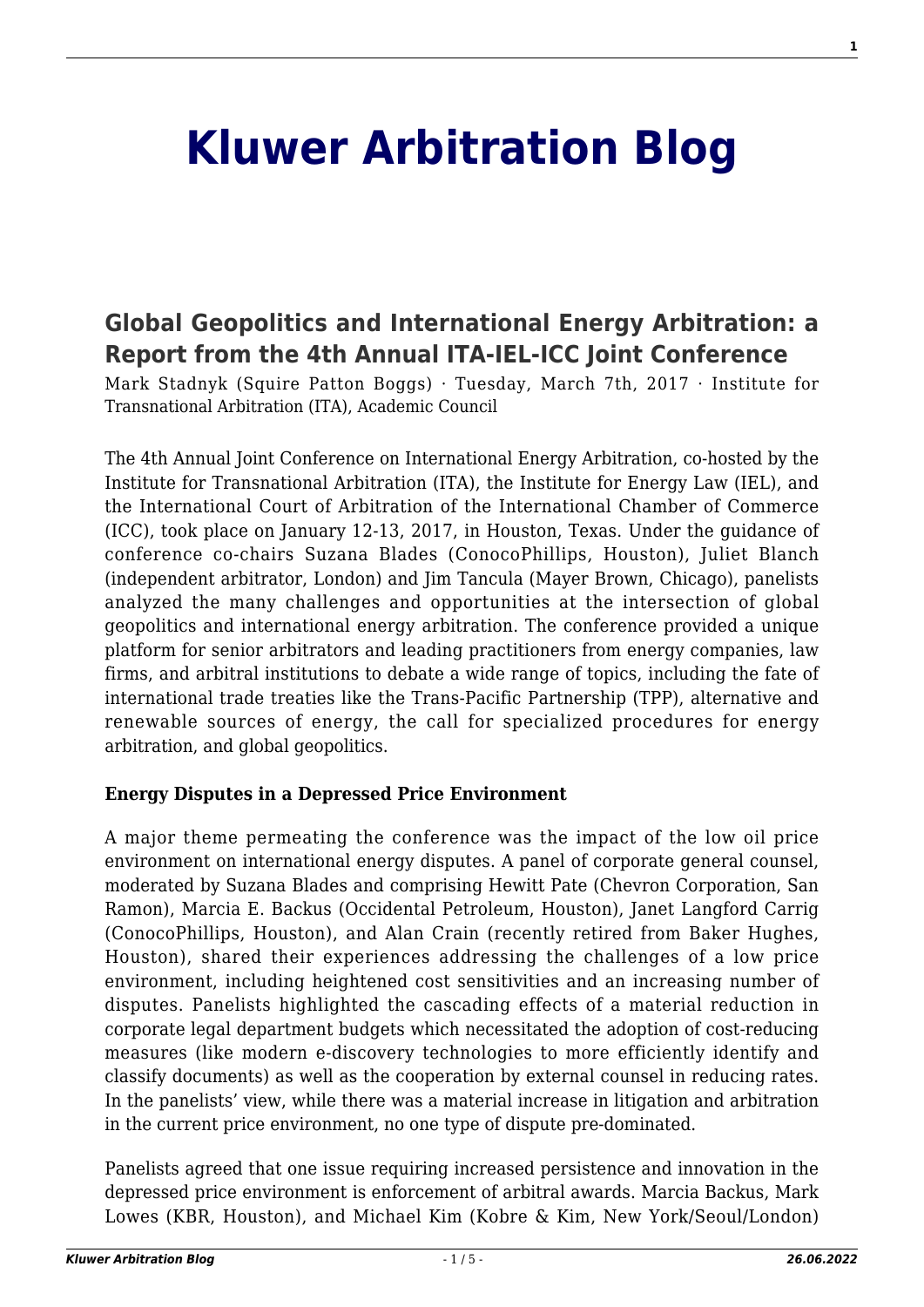shared 'war stories' on enforcement of major international arbitral awards and judgments. Backus gave an overview of efforts to obtain payment by Ecuador on an approximately US\$ 1.1 billion award in favor of Occidental Petroleum. She highlighted the value of creative post-award settlement structuring, including exchanging discounts on the award amount for prompt cash payment and waiver of potential state immunities and other claims against Oxy in Ecuador. Lowes, for his part, focused on KBR's long-running efforts to enforce an ICC award against Pemex. Despite annulment of the award by the courts at the seat of arbitration (Mexico), the U.S. federal appeals court for the Second Circuit recently upheld a lower court's decision to recognize and enforce that annulled award in the U.S. Kim, whose practice includes a focus on enforcement, shared his game plan and strategy for obtaining payment. Where sophisticated commercial parties have hidden assets, Kim recommended identifying "points of consumption" (e.g., an award debtor's home) which can then open avenues of investigation into hard-to-find networks of shell structures supporting that consumption (e.g., offshore companies paying for the home). He also counseled award creditors to educate themselves on alternatives to judicial freezing of assets, including freezing by police in certain jurisdictions. In certain jurisdictions, these alternatives may be instant or, in any event, significantly faster.

# **Enhancing Efficiency and Reducing Costs in Energy Disputes**

Continuing with the theme of assessing the implications of the low price environment, conference participants and attendees also evaluated whether specialized arbitrators, forums, and procedures in energy arbitration could enhance efficiency and reduce costs. A panel moderated by Tomas Vail (White & Case, London) and including Professor Peter Cameron (University of Dundee), Ginny Castelan (King & Spalding, Houston), Lauren Friedman (Kirkland & Ellis, New York), and Aaron Rofkahr (Chevron Upstream, San Ramon) considered the use of specialized fora for energy disputes, lists identifying experienced energy arbitrators, and bespoke procedural rules, like time limits on rendering awards. The majority of panelists and audience members expressed skepticism about the utility of specialized institutions and rules, voicing concern that such mechanisms might not be suitable for the diverse range of disputes arising in the energy sector. To the extent that energy arbitration users desired reform – for instance, time limits on rendering arbitral awards or restrictions on document production – the panelists cautioned that such measures should build in flexibility to allow users and arbitrators to take account of the breadth and potential complexity of energy disputes.

The issue of enhancing efficiency and reducing costs also arose before another panel on managing the arbitral tribunal and process, moderated by James Tancula and comprising of Rocío Digón (ICC International Court of Arbitration, SICANA, Inc., New York), Mark Kantor (independent arbitrator, Washington), Clyde W. Lea (Reed Smith, Houston), and Dietmar W. Prager (Debevoise & Plimpton, New York). These panelists also indicated a general preference against imposing procedural limitations in an arbitration clause (e.g., limiting document production or reliance on experts) so that counsel and arbitrators would have the discretion to implement appropriate procedures on a case-by-case basis. Rocío Digón also gave an overview of the ICC's upcoming Expedited Procedure Rules for cases under US\$ 2 million, which aimed to give arbitrators and parties the tools necessary to reduce time and costs.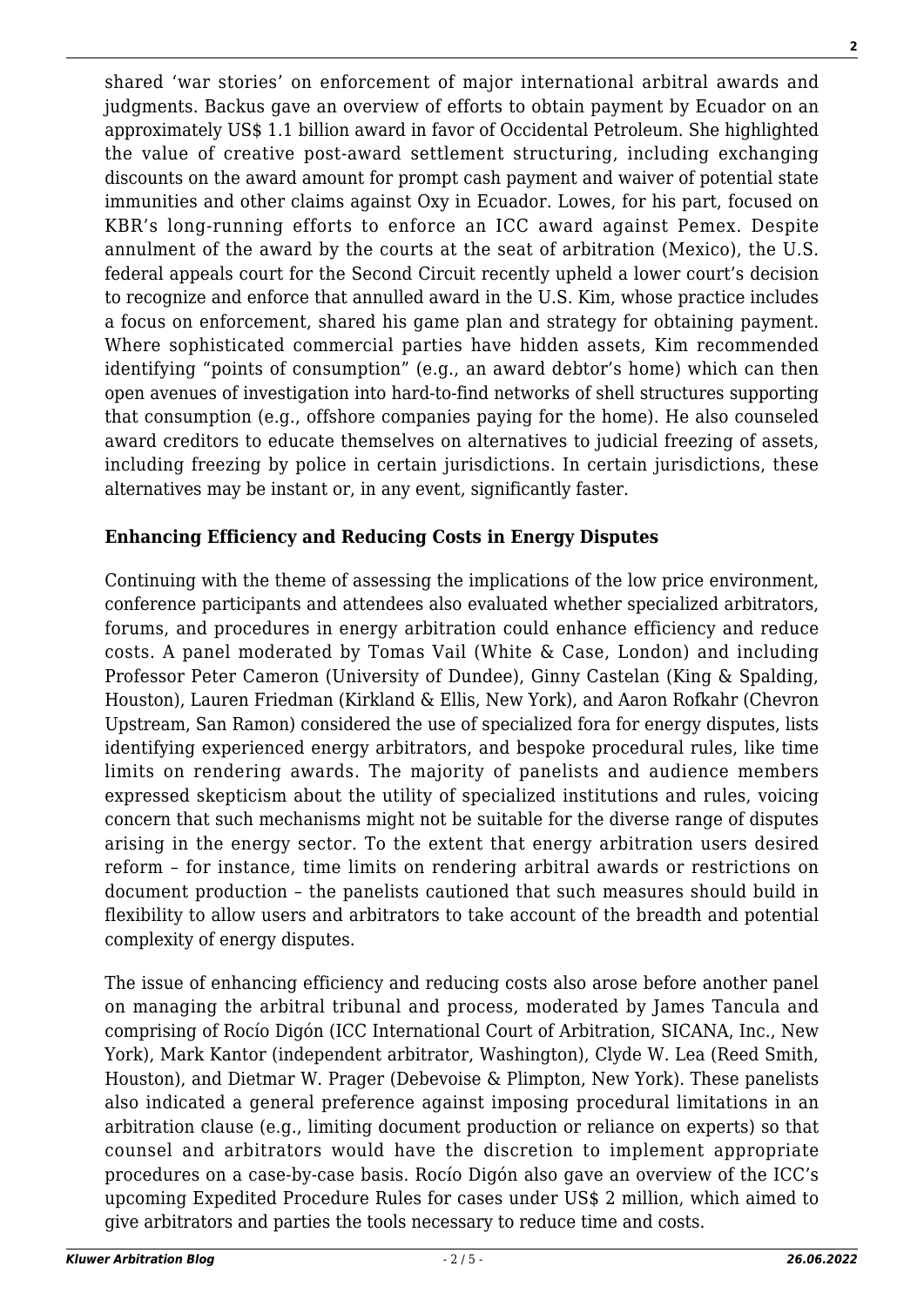Taken together, the panelists and conference attendees' preferences for preserving arbitral tribunals' procedural flexibility suggest that the onus is on arbitrators and counsel to actively manage the arbitral process. This responsibility includes, where appropriate, considering and implementing cost- and time-saving procedural devices (such as those in the new ICC Expedited Procedure Rules) suitable to the dispute at hand.

## **International Trade Treaties 'In the Pipeline'**

Conference participants also devoted extensive attention to the fate of a number of international trade treaties 'in the pipeline,' including the TPP and the Comprehensive Economic and Trade Agreement (CETA) between the European Union and Canada. Laurence Shore (Herbert Smith Freehills, New York) delivered the conference's "Year in Review" in which he analyzed the top 2016 developments in international energy arbitration. Shore identified the rulings and trends that will, in his view, have the most important influence on energy arbitration in 2017 and beyond. Shore contrasted the waning influence of the TPP, which was likely to be stymied by the incoming U.S. administration, with the CETA, which is going forward.

Some conference attendees viewed the push-back to the TPP, and to investor-state arbitration in treaties like the CETA, as part of a broader trend of states rejecting or seeking to circumscribe arbitration of foreign direct investment disputes. Countries like Ecuador and Bolivia have terminated a significant number of their bilateral investment treaties (BITs), and others—particularly in Latin America—have denounced the ICSID Convention. In a luncheon interview conducted by Professor Catherine A. Rogers (Penn State Law), Professor William (Rusty) W. Park (Boston University School of Law) opined that international arbitration was nevertheless in its "Golden Age," and was not on the wane despite often-vociferous opposition and criticism. He viewed the contemporary push-back to investor-state arbitration as a part of a cyclical trend, and saw its predecessor in the 19th century "Calvo Doctrine" whereby Latin American countries, in particular, eschewed arbitration of international investment disputes. Other conference attendees and participants shared his optimism that, despite mounting opposition to investor-state arbitration and, indeed, to international trade treaties like the NAFTA, there remained a meaningful role for arbitration—both in the resolution of international trade disputes and in enhancing the rule of law.

### **Renewable Energy: Incentives and Arbitration**

Another important topic receiving extensive attention at the conference was renewable energy. Shore, in his "Year in Review," opined that 2016 was striking for the significant number of high-stakes energy disputes in that area, including a large number concerning nuclear and solar projects in Europe. Their outcomes will impact and define a state's right to regulate in a number of sensitive areas, including renewable energy and climate change. Shore focused on *Charanne and Construction Investments v. Spain*, the first decision on the merits in a stream of disputes by solar investors against Spain, Italy, and the Czech Republic. For Shore, the partial victory for the state could set an important precedent with respect to the scope of fair and equitable treatment (FET) obligations and, in particular, whether general legislation aimed at promoting solar investment could generate legitimate expectations of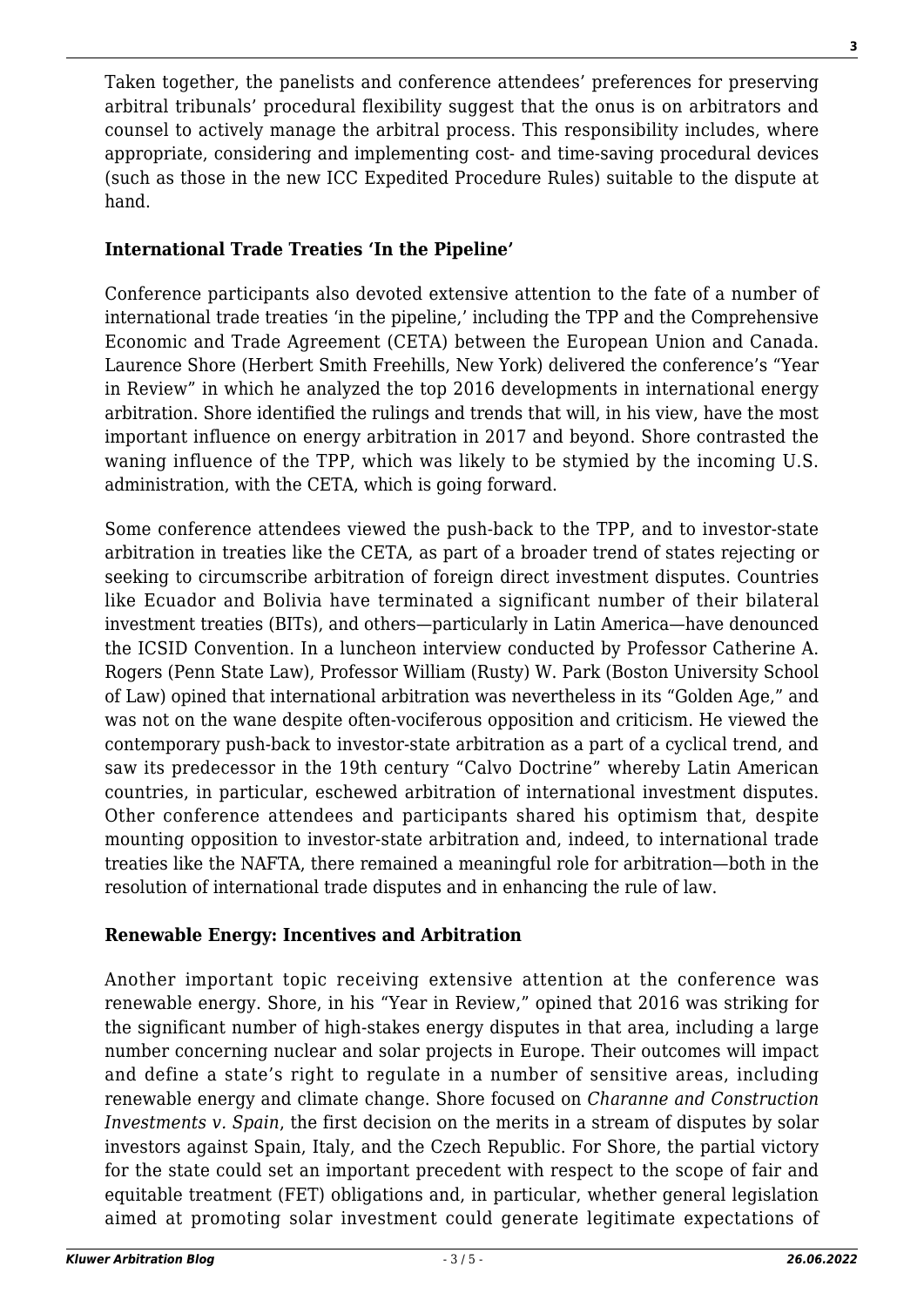stability for foreign investors that would be enforceable under the FET standard.

More broadly, these solar and nuclear cases demonstrate how international arbitration is intimately intertwined with geopolitics and states' efforts to encourage renewable sources of energy. In the conference's keynote presentation, Sarah Ladislaw (Center for Strategic & International Studies, Washington) discussed oil price forecasts and the influence of the geopolitical environment on the energy industry, as well as the impact of alternative or renewable energy sources on the oil and gas industry in the short and long terms. Ladislaw's wide-ranging presentation also addressed the effect of the Paris Agreement on climate change. In her view, China and India—despite their extensive emissions—were nevertheless keen to play a leading role in developing renewable production technologies, like nuclear and solar energy, as well as in developing clean energy consumption methods, like electric cars. The large number of pending nuclear and solar arbitrations testify to arbitration's continued role at the cutting edge of these efforts.

#### **Conclusion**

Issues at the forefront of international relations and domestic policy—openness to international trade, encouragement of renewable energy sources, cyber security—are all intertwined with the energy sector. As in years past, the conference tasked leading arbitration practitioners from a diverse range of professional backgrounds to debate technologies, doctrines, and techniques to address these and other challenges. Developments proposed for the energy sector and debated at the Houston conference can be expected to be at the cutting edge of the development of international dispute settlement.

#### **Profile Navigator and Relationship Indicator**

Offers 6,200+ data-driven arbitrator, expert witness and counsel profiles and the ability to explore relationships of 13,500+ arbitration practitioners and experts for potential conflicts of interest.

[Learn how](https://www.wolterskluwer.com/en/solutions/kluwerarbitration/practiceplus?utm_source=arbitrationblog&utm_medium=articleCTA&utm_campaign=article-banner) **[Kluwer Arbitration Practice Plus](https://www.wolterskluwer.com/en/solutions/kluwerarbitration/practiceplus?utm_source=arbitrationblog&utm_medium=articleCTA&utm_campaign=article-banner)** [can support you.](https://www.wolterskluwer.com/en/solutions/kluwerarbitration/practiceplus?utm_source=arbitrationblog&utm_medium=articleCTA&utm_campaign=article-banner)

*To make sure you do not miss out on regular updates from the Kluwer Arbitration Blog, please subscribe [here](http://arbitrationblog.kluwerarbitration.com/newsletter/). To submit a proposal for a blog post, please consult our [Editorial Guidelines.](http://arbitrationblog.kluwerarbitration.com/editorial-guidelines/)*